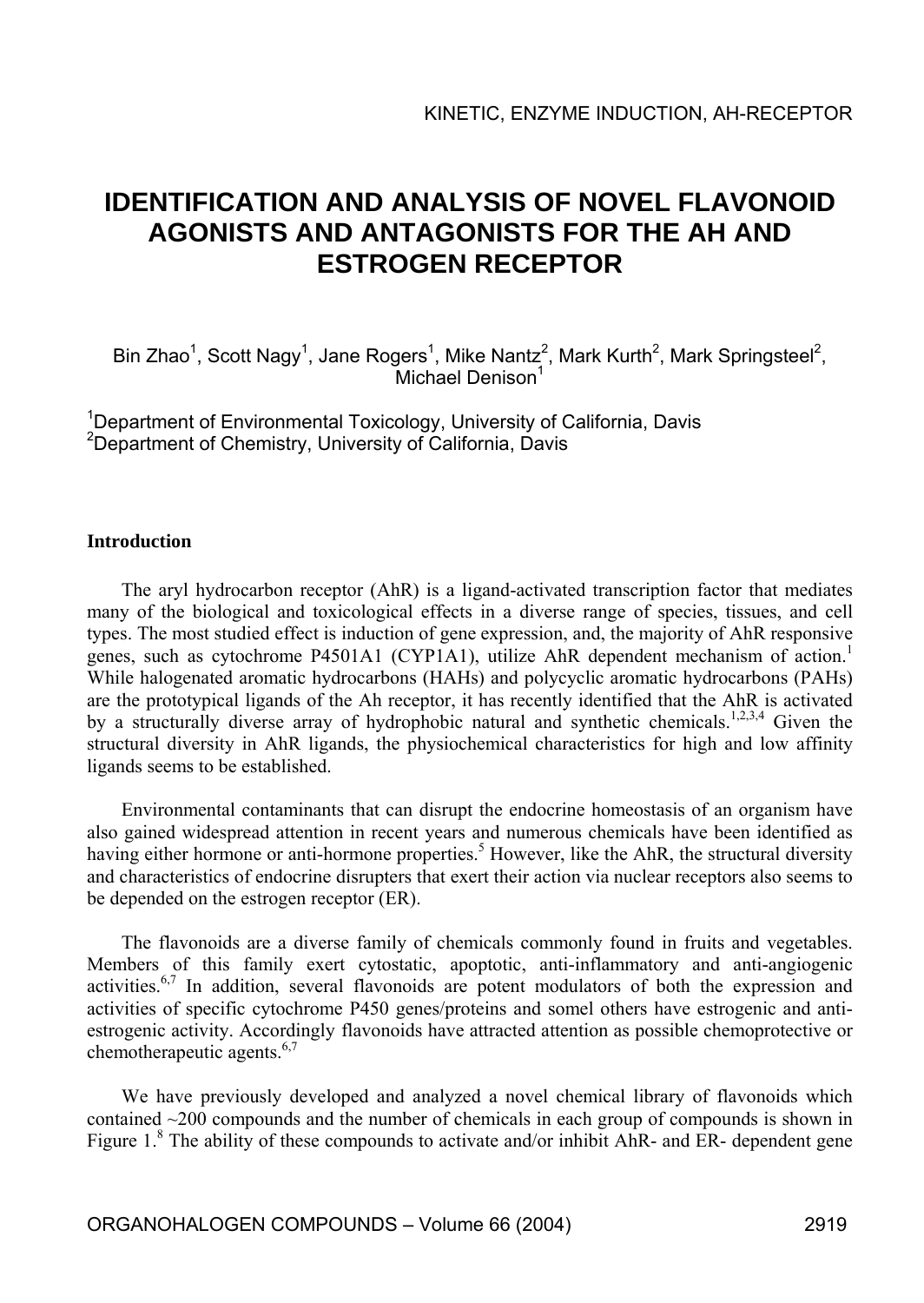expression was examined by using our recently developed AhR- and ER- responsive cell bioassay systems.<sup>5, 9</sup>

### **Materials and Methods**

**Chemicals**: TCDD was from Dr Steven Safe (Texas A&M University, USA). A chemical library of flavonoid and flavone-derived chemicals was prepared as previously described and contained  $\sim$ 200 different compounds.<sup>8</sup>

**Enhanced green fluorescent protein (EGFP) assay for identification of AhR agonist:** The cell line H1G1.1c3 cells was created by the stable transfection of mouse hepatoma (Hepa1c1c7) cells with the dioxin responsive EGFP reporter construct pGreen1.1.<sup>9</sup> H1G1.1c3 cells were maintained in alpha minimal essential medium (MEM) supplemented with 10% fetal bovine serum, penicillin/streptomycin and G418 (Gemini Bio-Products). Cells were plated into black clearbottomed 96-well microplates at 75,000 cells per well and after 24 hours, the media were replaced with nonselective media (MEM supplemented with 10% fetal bovine serum, penicillin/streptomycin but without G418) containing the chemical to be tested. In each plate, media only, DMSO and 1nM TCDD were used as blank, negative control and positive control, respectively. After 24 hours of incubation at 33°C, EGFP activity was measured on a Tecan GENios microplate fluorometer with excitation and emission wavelengths of 485 and 515 nm respectively. Dose response relationship analyses for all positive chemicals were carried out and induced EGFP activity was determined by subtracting the fluorescence of the DMSO sample from the treated/induced samples.<sup>8</sup>

**Luciferase assay for identification of estrogen receptor agonist:** The cell line BG1Luc4E<sub>2</sub> was created by the stable transfection of BG-1 cells with the estrogen responsive reporter construct as we have previously described.<sup>5</sup> For analysis,  $BGLuc4E<sub>2</sub>$  were maintained in estrogen stripped media (ESM), consisting of MEM without phenol red supplemented with 5% dextran-coated charcoal treated FBS with the media being changed daily. Cells were plated in 24 well plates. At approximately 90% confluence, to measure the agonist effect, cells were incubated with compounds of interest only, while to measure the antagonist effects, cells were incubated with compounds and 1 nM 17β-estradiol together for 24 h. The media were then removed and the plates were rinsed with phosphate-buffered saline (PBS) and cells lysed with 100 µl of lysis buffer (Promega). Lysed samples were collected and the cell debris was pelleted by centrifugation. Luciferase activity in 25 µl of lysate was measured in Dynatech ML3000 microplate luminometer following the addition of 50 µl of luciferase reagent (Promega). Luciferase activity was normalized to the protein concentration of the cell lysate as detected using the fluorescamine assay with bovine serum albumin (BSA) as the protein standard as we have previously described.<sup>5</sup>

#### **Results and Discussion**

**Screening of Ah receptor agonist:** The activity of each compound in the library to activate AhR dependent gene expression was tested in the H1G1.1c3 cells. In the first screen, all compounds were tested at two concentrations (1  $\mu$ M and 10  $\mu$ M). This resulted in identification of ~40 compounds in which induced EGFP activity was greater than 50% of that induced by 1 nM TCDD. While some compounds were very potent at 1  $\mu$ M (i.e. U5), some were essentially inactive, or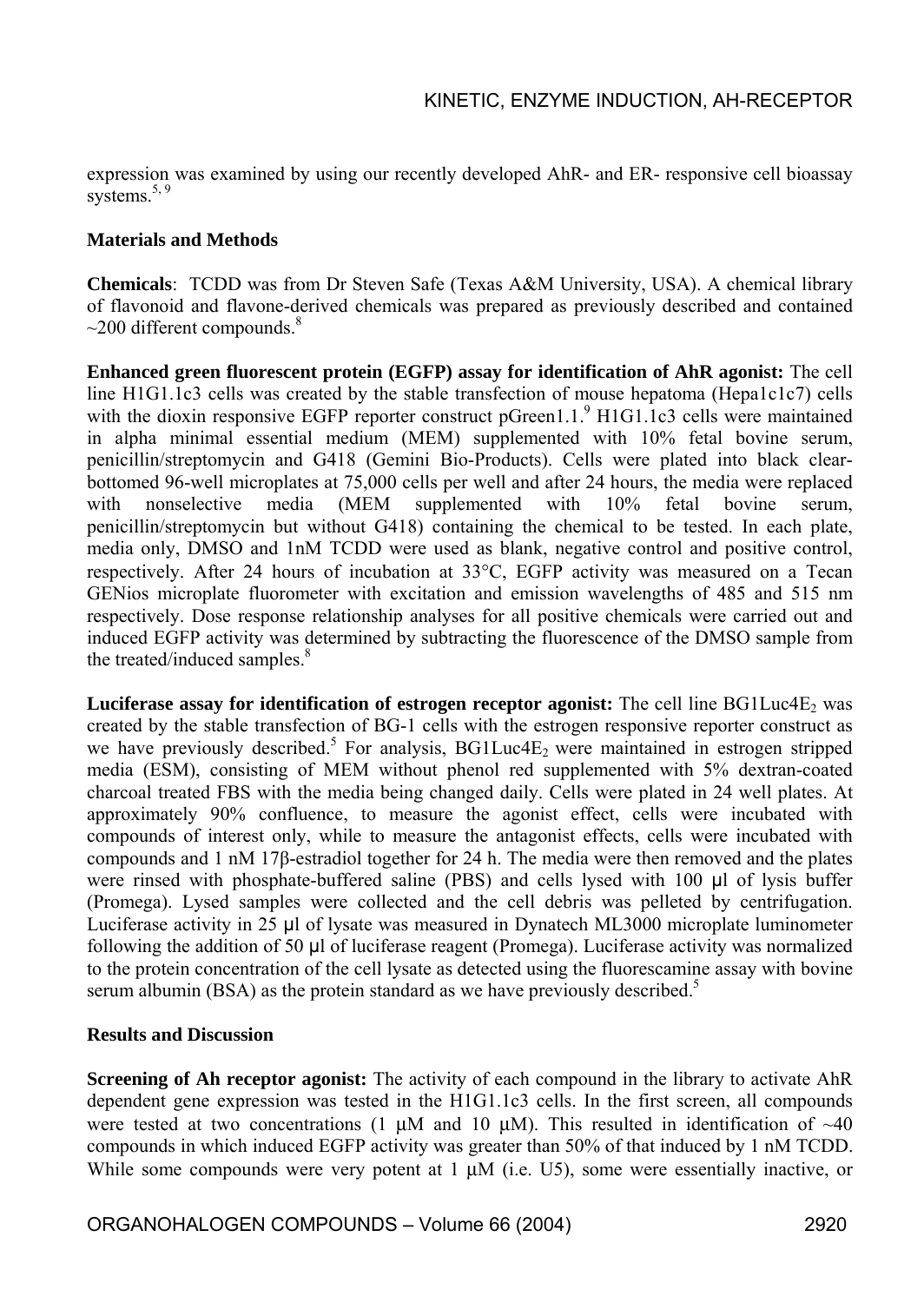much less potent (i.e. BY3) and others (i.e. BL5) appeared to be toxic to cells at high concentration (data not shown). Dose response relationship analysis for each of the active compounds was carried out to determine their relative inducing potency. The  $EC_{50}$  value of each chemical was calculated from the dose response curve using a 4 parameter Hill Regression equation and the results shown in Table 1. The EC<sub>50</sub> values for four parent compounds, flavone,  $\alpha$ -naphthoflavone (ANF),  $\beta$ naphthoflavone (BNF) and 6,7-naphthoflavone (6,7-NF) were 1100, 2545, 60 and 1100 nM, respectively. However, the induction potency of their respective derivatives varied significantly. The most interesting aspect in this analysis was that the most active AhR agonists found were derivatives of ANF, a classical AhR antagonist, some of these chemicals (such as O3, U5, V1, AY10) were significantly more potent than the classical PAH agonist BNF (Table 1), indicating that certain substitution on ANF dramatically changed its mechanism (presumably due to a change in its interaction with the AhR ligand binding pocket). Subsequent studies have demonstrated the ability of many of these compounds to stimulate AhR nuclear accumulation, DNA binding and induce CYP1A1 gene expression (data not shown).

**Screening of estrogen receptor agonist**: The ability of each compound in the library to activate estrogen receptor dependent gene expression was tested using the estrogen responsive-luciferase reporter gene containing  $BGLuc4E<sub>2</sub>$  cells. In the first screen, all compounds were tested at one concentration (10 µM). This resulted in identification of 14 compounds in which luciferase activity was greater than 15% of the activity induced by 1 nM 17B-estradiol, while only 3 compounds induced luciferase activity greater than 50% of that induced by 1nM 17β-estradiol (Table 2). The interesting aspect was that most tested 6,7-NF derivatives were good ER agonists, while there were only two agonists found from flavone, ANF and BNF derivatives. We also identified 23 compounds as potent antagonists based on their ability to decrease estradiol-dependent induction of reporter gene expression by more than 50% (Table 2). Interestingly, most of these potent antagonists were ANF derivatives and some were flavone derivatives. None of the tested BNF and 6,7-NF derivatives exerted significant antiestrogenic activity. Subsequent studies have been carried out to analyze dose response curves for selective compounds to determine their relative inducing and/or inhibiting potency as described previously (data not shown).

Overall, we have identified a variety of novel potent flavonoid agonists and antagonists for the AhR and/or ER from our chemical library. Additional studies are currently underway examining the ability of these compounds to inhibit cell proliferation and activate gene expression. These results combined with our other studies will provide additional insights into the structure-activity relationships of flavonoid ligands with regards to ability to activate and/or inhibit the Ah receptor or estrogen receptor.

#### **Acknowledgements**

This work was supported by the National Institutes of Environmental Health Science (ES07865, ES04699 and ES05707) and the California Agricultural Experiment Station.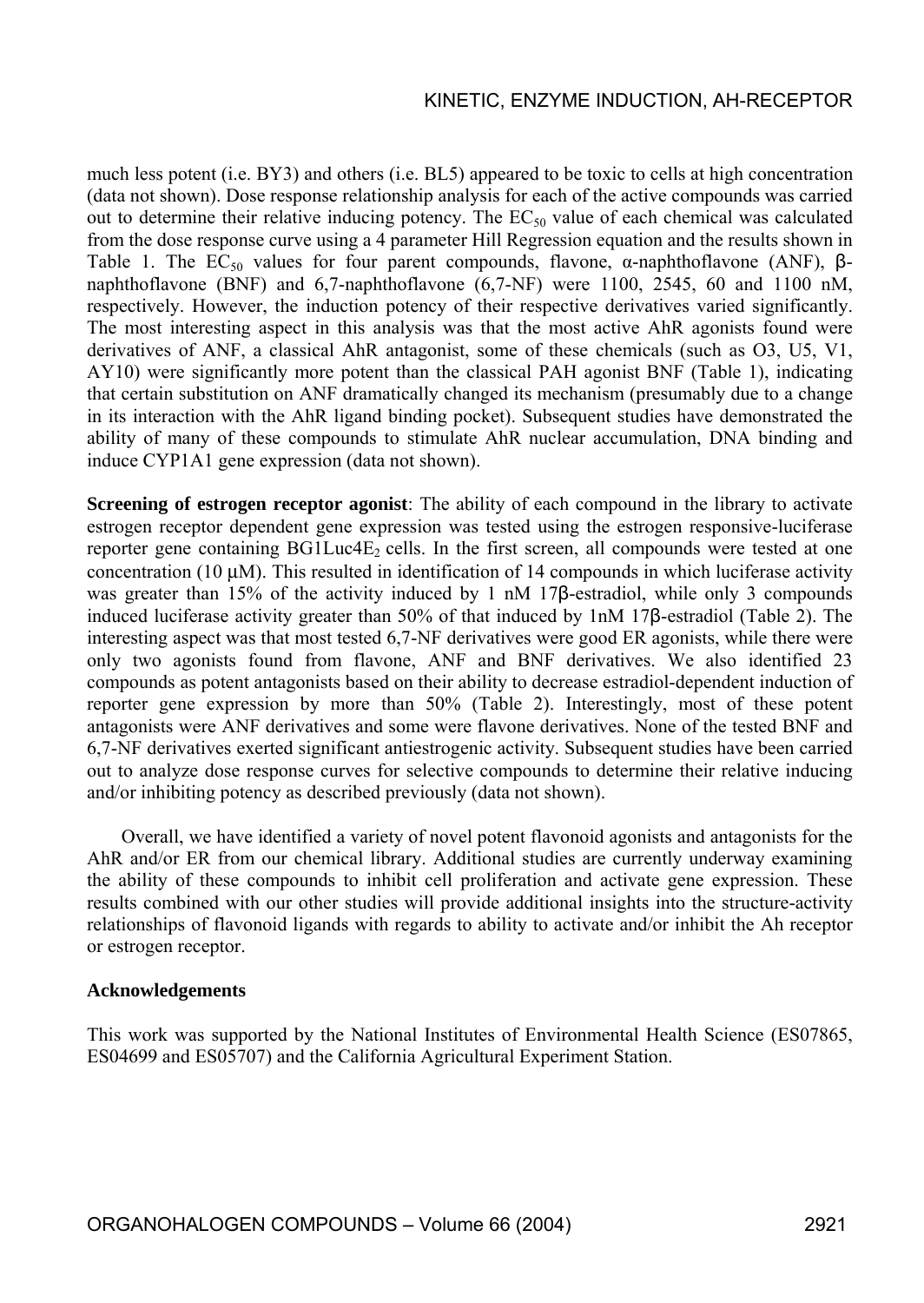#### **References**

- 1. Denison MS, Phelen D, Elferink CJ (1998) in: Xenobiotics, receptors and Gene Expression (Denison MS, Helferich WJ, eds), pp. 3-33, Taylor and Francis, Philadelphia.
- 2. Safe S (1990) Crit Rev Toxicol 21, 51-88.
- 3. Denison MS, Seidel SD, Rogers WJ, Ziccardi M, Winter GM, Heath-Pagliuso S (1999) in: Molecular Biology Approaches to Toxicology (Puga A, Wallace KB, eds), pp. 393-410, Taylor & Francis, Philadelphia.
- 4. Denison MS, Nagy SR (2003) Ann Rev Pharmacol Toxicol 43, 309-334.
- 5. Rogers JM, Denison MS (2000) In Vitro Molec Toxicol 13, 67-82.
- 6. Reiners JJ, Clift R, Mathien P (1999) Carcinogenesis 20, 1561-1566.
- 7. O'Prey J, Brown J, Fleming J, Harrison PR (2003) Biochem Pharmacol 66, 2075-2088.
- 8. Galietta LJ, Springsteel MF, Eda M, Niedzinski EJ, By K, Haddadin MJ, Kurth MJ, Nantz MH, Verkman AS (2001) J Biol Chem 276, 19723-8.
- 9. Nagy SR, Sanborn JR, Hammock BD, Denison MS (2002) Toxicol Sci 65, 200-210.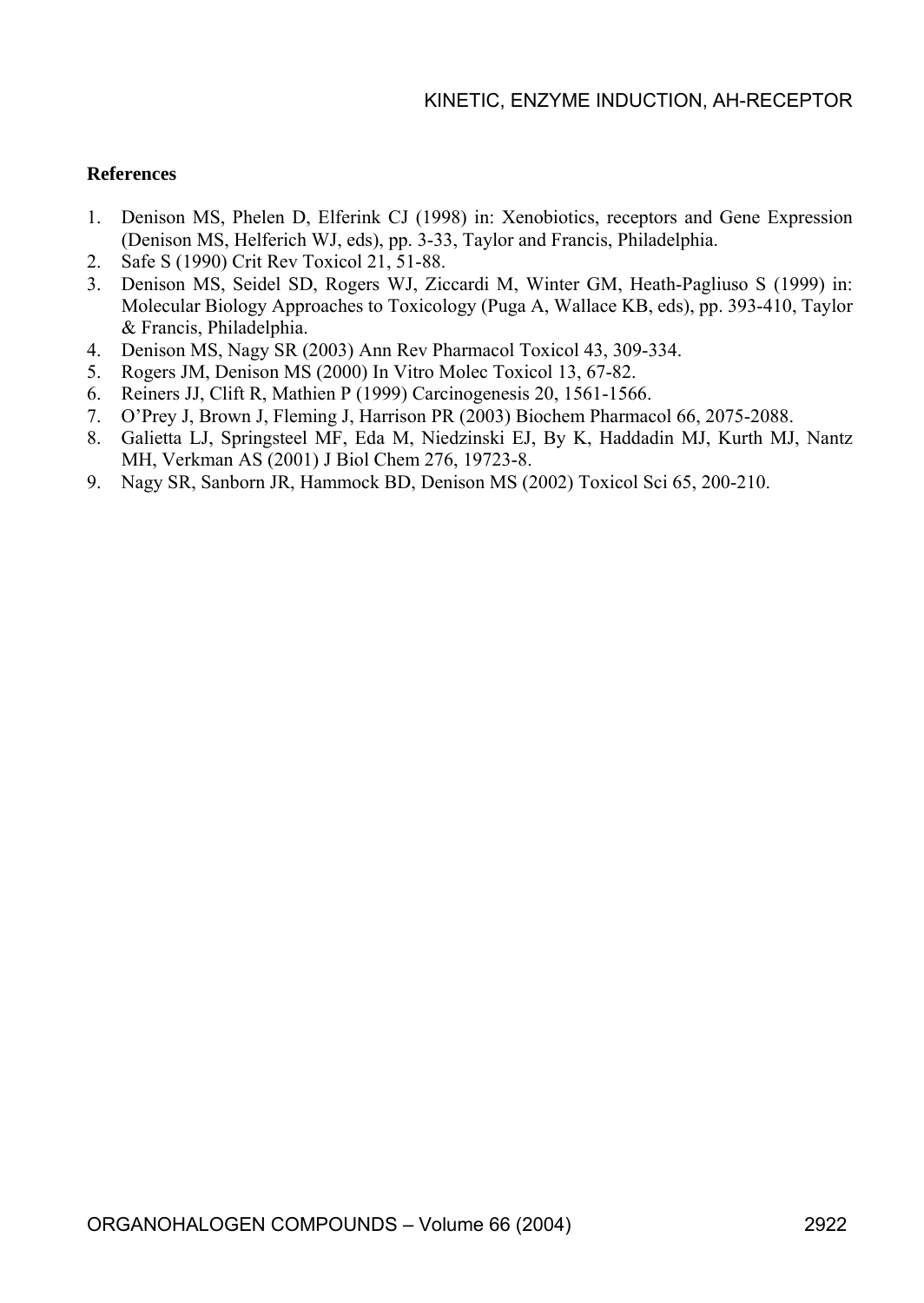| Flavone | <b>ANF</b> | <b>BNF</b> | 6,7-NF | <b>Others</b> |
|---------|------------|------------|--------|---------------|
| 37      | 39         | 12         | 6      | 100           |

**Figure 1. Structures of parental compounds and their specific derivatives in the flavonoid library** 

| <b>Flavone</b>                                      |                                                        | <b>ANF</b>                                                                                                                                              |                                                                                                                             | <b>BNF</b>                                                           |                                                                    | 6,7-NF                                                       |                                      |
|-----------------------------------------------------|--------------------------------------------------------|---------------------------------------------------------------------------------------------------------------------------------------------------------|-----------------------------------------------------------------------------------------------------------------------------|----------------------------------------------------------------------|--------------------------------------------------------------------|--------------------------------------------------------------|--------------------------------------|
|                                                     | $EC_{50}$ (nM)                                         |                                                                                                                                                         | $EC_{50}$ (nM)                                                                                                              |                                                                      | $EC_{50}$ (nM)                                                     |                                                              | $EC_{50}$ (nM)                       |
| Flavone<br>R6<br>R10<br>R9<br>A10<br>A9<br>R8<br>A8 | 1100<br>10<br>30<br>200<br>800<br>1000<br>1000<br>8000 | <b>ANF</b><br>AY10<br>U5<br>AY9<br>O <sub>3</sub><br>V <sub>1</sub><br>BL <sub>6</sub><br>BL <sub>5</sub><br>AJ9<br>8LA<br>BB9<br>Q7<br>BG8<br>P5<br>U3 | 2545.6<br>2.3<br>5.6<br>27<br>27.9<br>36.0<br>40.2<br>66.1<br>98.5<br>574.9<br>709.6<br>727.3<br>>10000<br>>10000<br>>10000 | <b>BNF</b><br>T7<br>AU1<br>BY3<br>T8<br>AT7<br>CA <sub>8</sub><br>Z7 | 57.6<br>26.6<br>170.1<br>492<br>563.5<br>735.3<br>1180.0<br>>10000 | BC <sub>9</sub><br>BC <sub>5</sub><br>BY <sub>6</sub><br>BY7 | 1182.6<br>>10000<br>>10000<br>>10000 |

Table 1. Relative potency (EC<sub>50</sub>) of selected flavonoids to induce EGFP **in H1G1.1c3 cells**